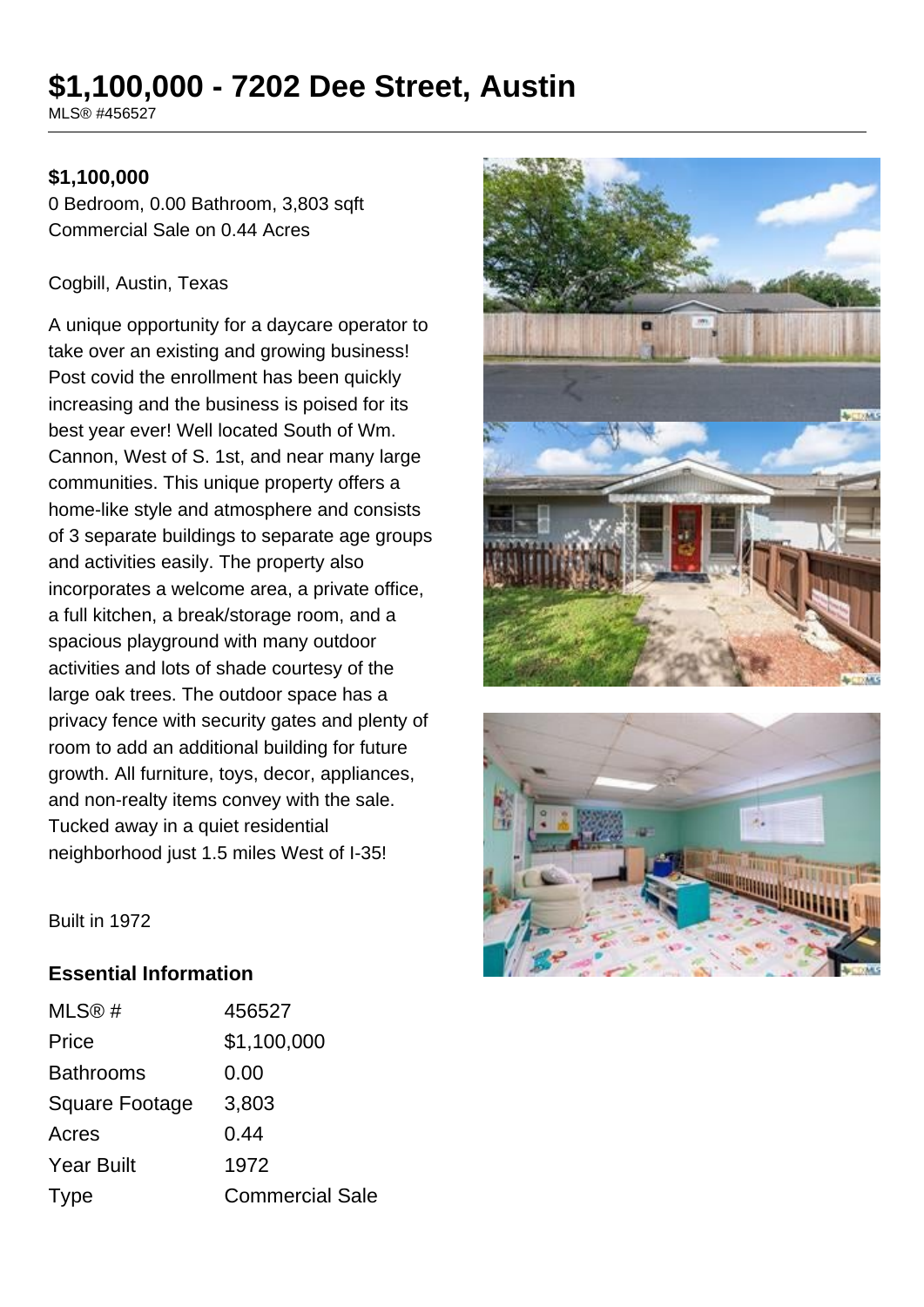| Sub-Type      | Commercial |
|---------------|------------|
| <b>Status</b> | Active     |

# **Community Information**

| Address      | 7202 Dee Street |
|--------------|-----------------|
| Subdivision  | Cogbill         |
| City         | Austin          |
| County       | Travis          |
| <b>State</b> | Texas           |
| Zip Code     | 78745           |

# **Amenities**

| Amenities        | <b>None</b>                                                                                        |  |
|------------------|----------------------------------------------------------------------------------------------------|--|
| <b>Utilities</b> | Electricity Available, Natural Gas Available, High Speed<br>Internet<br>Available, Phone Available |  |
| <b>Features</b>  | None, Curbs                                                                                        |  |
| Parking          | Four or more Spaces, Parking Space(s)                                                              |  |
| View             | <b>None</b>                                                                                        |  |

#### **Interior**

| Interior       | Linoleum, Tile        |
|----------------|-----------------------|
| Heating        | Central               |
| Cooling        | Central Air, Electric |
| # of Stories   | 1.                    |
| <b>Stories</b> | One                   |

# **Exterior**

| Construction | <b>HardiPlank Type</b>              |
|--------------|-------------------------------------|
| Foundation   | Combination, Pillar/Post/Pier, Slab |

## **School Information**

#### **Additional Information**

| Date Listed     | November 10th, 2021 |
|-----------------|---------------------|
| <b>HOA Fees</b> | 0.00                |

## **Listing Details**

Listing Office Realty Austin

The information being provided by the Central Texas MLS is exclusively for consumers' personal, non-commercial use,